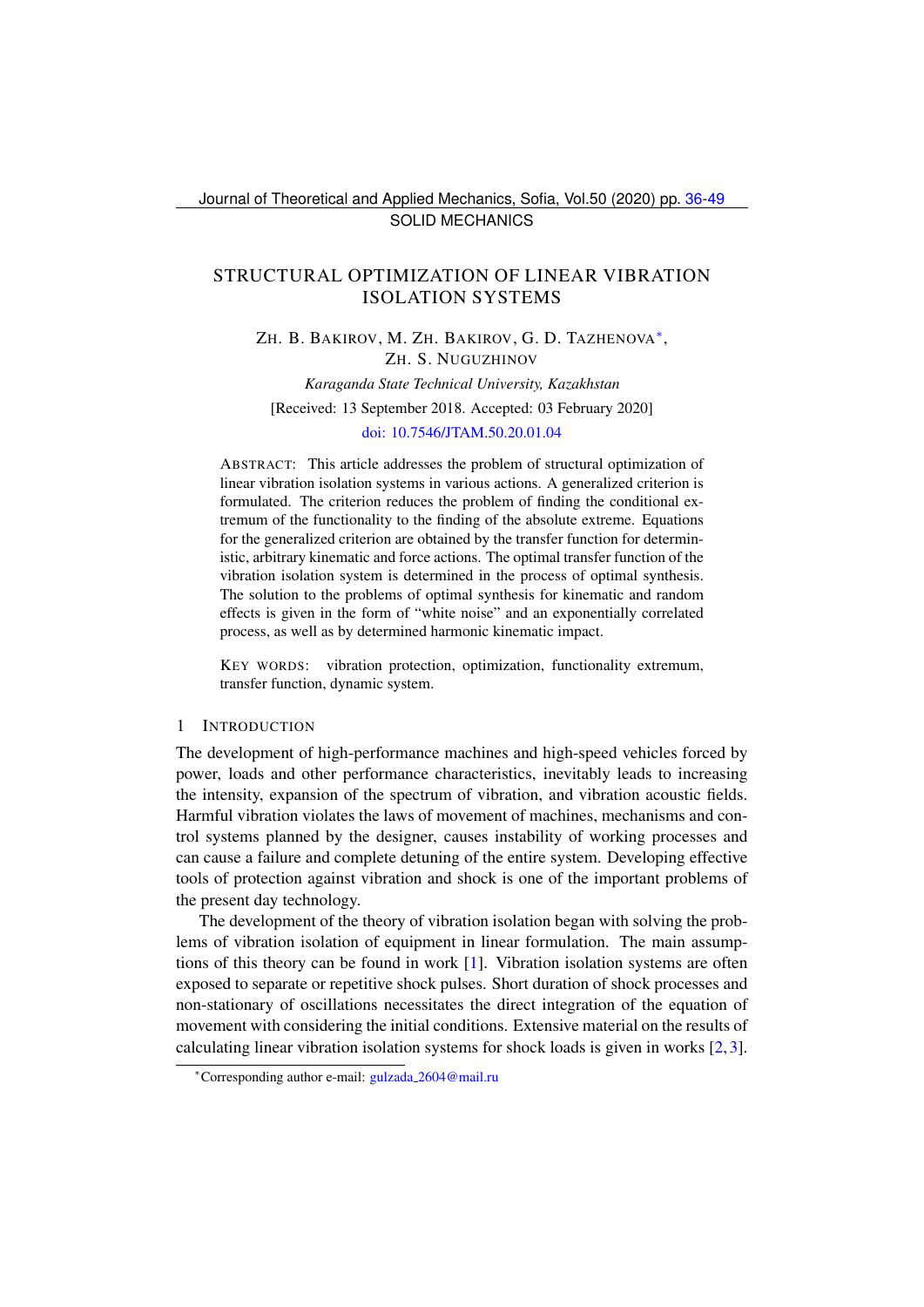In a lot of practically important cases, disturbing effects are random. These are the loads on vehicles: cars, ships, airplanes, and others. This led to the need of using statistical methods for solving the problems of vibration isolation [\[4\]](#page-12-3). Entire departments of institutes work on the problems of vibration isolation of equipment. The results of the joint work of Soviet and Czechoslovak scholars have been published [\[5\]](#page-12-4).

Despite the completeness of theory of linear vibration isolation, research in this field continues, as it is evident by  $[6, 7]$  $[6, 7]$  $[6, 7]$  and recent articles  $[8-13]$  $[8-13]$ .

Recently, the need of developing methods of parametric optimization and optimal synthesis of vibration isolation systems has become increasingly obvious. This is due to the interrelatedness of the parameters and the contradictory requirements for the design of vibration isolation systems. A number of monographs are dealing with these questions, for example  $[14, 15]$  $[14, 15]$  $[14, 15]$ , as well as a number of articles  $[16, 17]$  $[16, 17]$  $[16, 17]$ . The need of solving optimization problems of equipment for vibration isolation in turn contributed to automation of calculations and design of vibration isolation systems. Recent works in this field are [\[18\]](#page-13-4) and [\[19\]](#page-13-5). They consider mathematical models, methods, algorithms, and tools for solving the problems of conceptual design of vibration isolation systems.

Many researchers attribute the problem of improving the quality and efficiency of vibration isolation to solving optimization problems [\[20](#page-13-6)[–24\]](#page-13-7). Most of these works are dealing with selecting the optimal parameters of the vibration isolation system according to one of the work criteria. At the same time, the tasks of designing vibration insulation systems are always multi-criteria, and some of the criteria are the opposite of changes compared to system parameters. Therefore, for vibration isolation systems, the issues of parametric optimization with the selected structure and optimal synthesis are relevant.

The formulation of optimal synthesis problems is associated with the controversial pattern of the requirements imposed on vibration isolation systems. The limitations on these systems are imposed on the absolute accelerations of the points of the vibration-isolating object (kinematic action) or on the power transmitted from the object to the base (power action):

# $A < \bar{A}$ ,

where  $A$  is the functionality from the rated parameter of vibration  $r$ .

With insufficient rigidity of vibration isolators, dynamic effects can cause their large relative displacements, which leads to increasing the overall dimensions of vibration isolators. Therefore, vibration isolation can become practically unfeasible. In the presence of rigid stops, these movements lead to impacts on the supports ("breakdown" of the suspension) and the effect of vibration isolation will be lost. Therefore,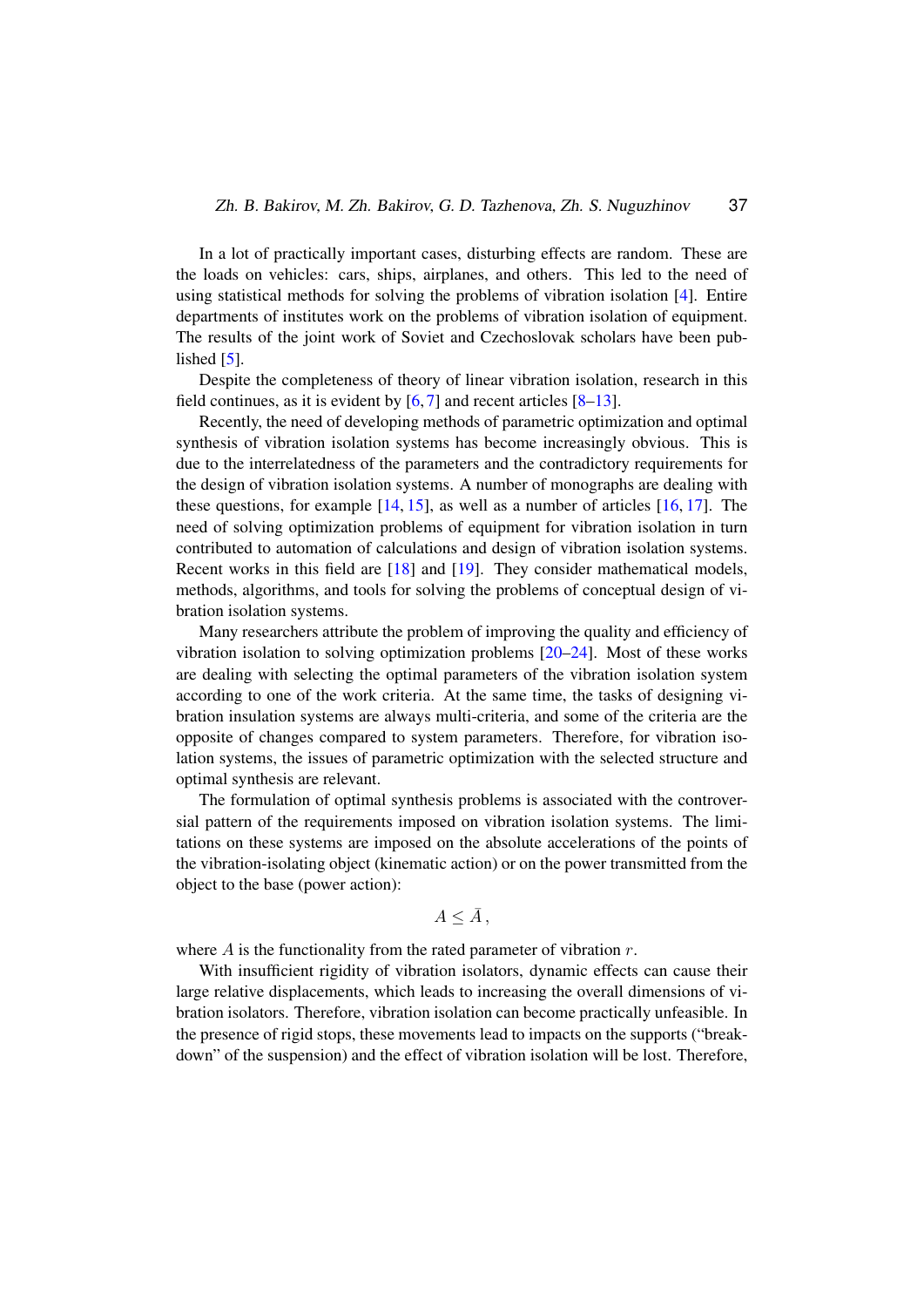restrictions are also imposed on the relative movement of the object and the base:

$$
B\leq B_0,
$$

where  $B$  is the functionality from the relative movement  $\delta$ .

The restrictions mentioned have an opposite nature: the decreasing of the A functionality leads to the increase of the  $B$  functionality. The optimal synthesis problem is reduced to determining the conditional extremum:

<span id="page-2-0"></span>
$$
A = A_{\min}, \quad B \leq B_0.
$$

The problem of determining the conditional extremum can be reduced to finding the unconditional extremum by means of introducing a generalized criterion of the form:

$$
(1) \tC = A + \rho B,
$$

where  $\rho$  has the meaning of the Lagrange multiplier.

The solution of the problem consists in determining the minimum of the  $C$  functionality and building the structure of the vibration isolation system that implements the resulting functionality. These issues receive little attention in the studies.

The purpose of this work is an analytical solution of the problem of optimal synthesis of linear vibration isolation systems according to criterion [\(1\)](#page-2-0) with deterministic and random effects.

2 METHODOLOGY OF SOLVING THE PROBLEM

The following values can be selected as functionalities A and B:

• under impact effects in the form of separate pulses:

<span id="page-2-1"></span>
$$
A = \max |r(t)| \ , \quad B = \max |\delta(t)| \ ;
$$

• under deterministic oscillations:

(2) 
$$
A = \int_{0}^{\infty} r^{2}(t)dt, \quad B = \int_{0}^{\infty} \delta^{2}(t)dt;
$$

<span id="page-2-2"></span>• under random oscillations:

(3) 
$$
A = \sigma_r^2, \quad B = \sigma_\delta^2,
$$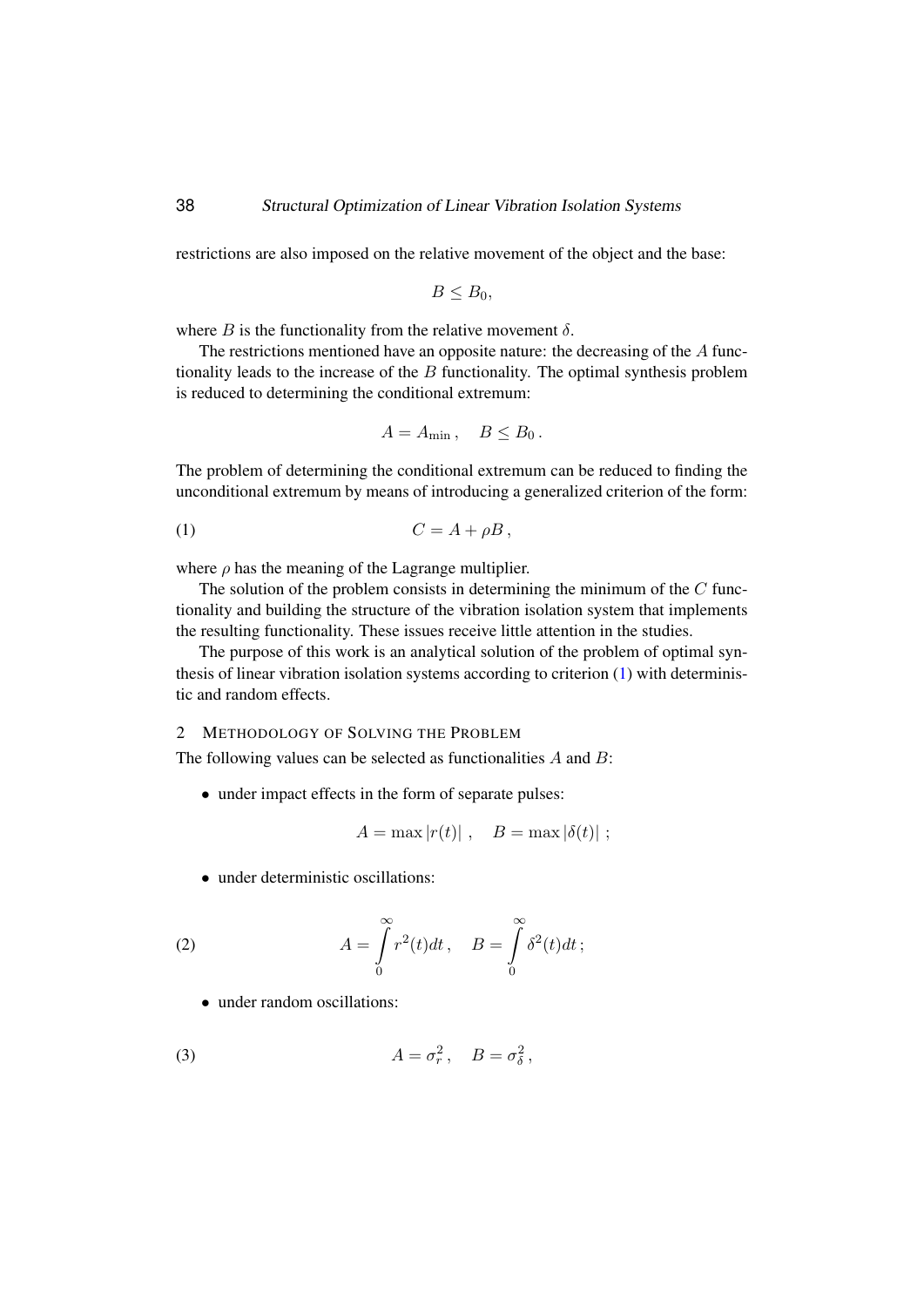where  $\sigma^2$  is dispersion of the corresponding process.

The solution of the optimal synthesis problem is as follows. A set of values  $\rho$ is given, for each value generalized criterion [\(1\)](#page-2-0) is minimized. For this purpose, special methods are used to search for the extremum of functionalities. As a result of solving the problem of the unconditional extremum, a pair of optimal values  $A_{\text{opt}}$ ,  $B_{\text{opt}}$  is found, and there is built the dependence of these values on the  $\rho$  parameter. Accepting  $B_{\text{opt}} = B_0$  according to the charts,  $A_{\text{opt}}$  and the corresponding  $\rho$  are found. In the general case, this problem is solved numerically.

For linear vibration isolation systems, the optimal synthesis problem can be solved analytically.

Let us consider the problem of optimal synthesis of one-dimensional linear vibration isolation systems according to criterion [\(1\)](#page-2-0) with deterministic and random vibrations. For the integral quadratic functionality of the function is valid the Parseval formula:

<span id="page-3-0"></span>(4) 
$$
\int_{0}^{\infty} x^{2}(t)dt = \frac{1}{2\pi i} \int_{-i\infty}^{i\infty} x(p)x(-p)dp,
$$

where  $p = i\omega$ , and  $x(p)$  is the image of the function  $x(t)$  according Fourier.

For the random process dispersion  $x(t)$  is valid a private case of the Wiener-Khinchin formula:

(5) 
$$
\sigma_x^2 = \frac{1}{i} \int_{-i\infty}^{i\infty} S_x(p) dp,
$$

where  $S_x(p)$  is the spectral density of the  $x(t)$  process.

In the course of optimal synthesis, the optimal transfer function  $W(p)$  of the vibration isolation system is found, providing the best quality in the class of linear systems according to the selected quadratic criterion. This function is found by solving the Wiener-Hopf equation [\[25\]](#page-13-8). This equation can be obtained from the condition that the variation of functionality [\(1\)](#page-2-0) on  $W(p)$  is equal to zero.

Functionalities included in criterion [\(1\)](#page-2-0) are linearly associated with the input effects. For example, for kinematic vibration isolation when transmitting vibration from an input point movement  $U(p)$  to an output point movement  $X(p)$ , we obtain the following expression for the relative movement:

(6) 
$$
\delta(p) = U(p) - X(p) = [1 - W(p)]U(p).
$$

<span id="page-3-1"></span>The expression for accelerating the output point will take the form:

(7) 
$$
p^2 X(p) = p^2 W(p) U(p).
$$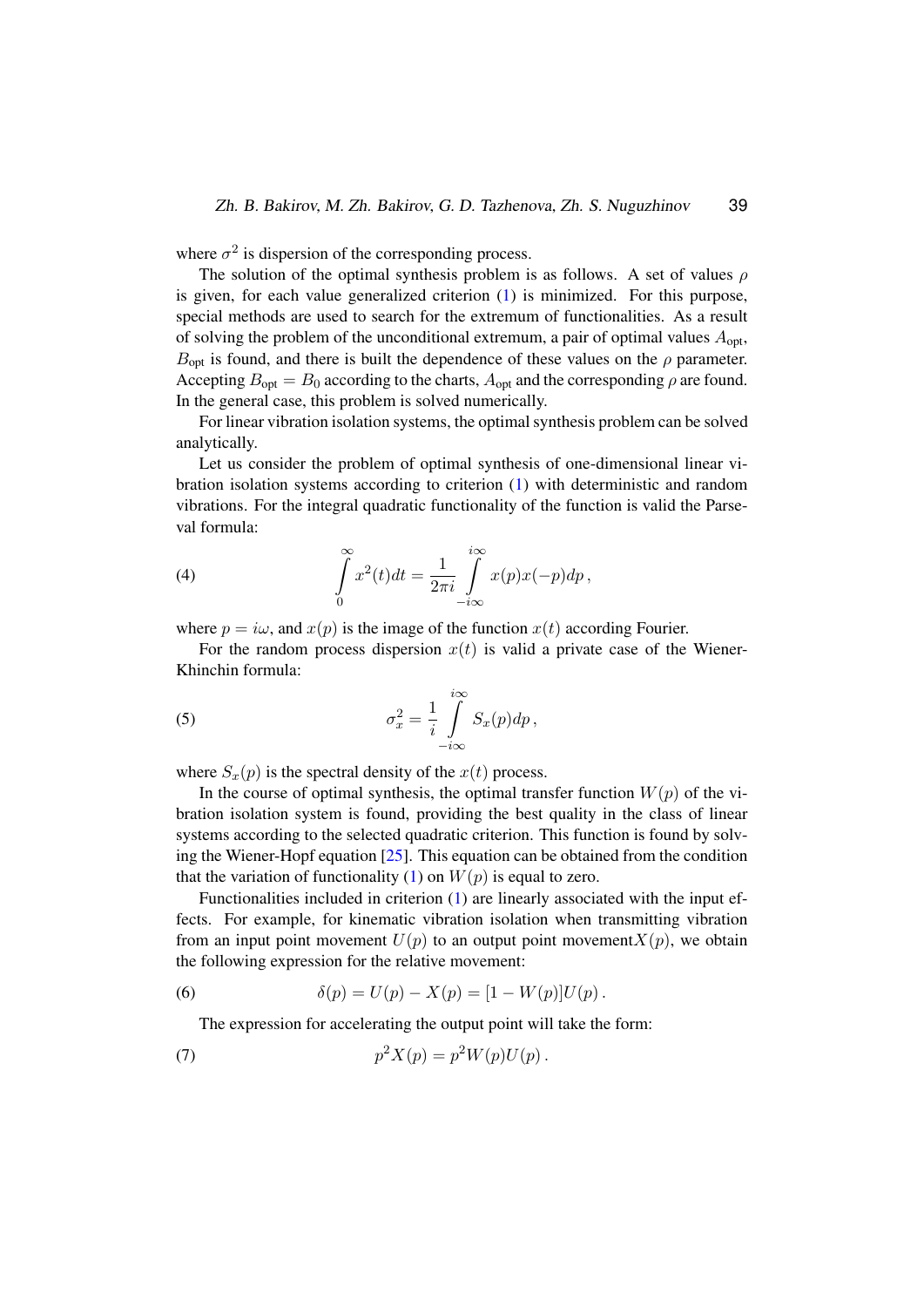# 40 Structural Optimization of Linear Vibration Isolation Systems

Using formulas [\(4\)](#page-3-0) and [\(7\)](#page-3-1), we obtain the explicit expressions for criterion [\(1\)](#page-2-0). For deterministic action, when the functionalities are calculated as [\(2\)](#page-2-1), we have:

<span id="page-4-3"></span>(8) 
$$
C = \frac{1}{2\pi i} \int_{-i\infty}^{i\infty} \{p^4 W(-p)W(p) + \rho[1 - W(-p)][1 - W(p)]\}U(-p)U(p)dp.
$$

For random action, when functionalities are calculated as  $(3)$ , we obtain:

<span id="page-4-2"></span>(9) 
$$
C = \frac{1}{i} \int_{-i\infty}^{i\infty} {\{p^4W(-p)W(p) + \rho[1 - W(-p)][1 - W(p)]\} S_U(p) dp}.
$$

In case of power vibration isolation, the transfer function is found as the ratio of the power in the vibration isolator  $R(t)$  to the power acting on the object (input)  $F(t)$ , that is:

$$
W(p) = R(p)/F(p).
$$

Then the equation of the movement of the object with the mass " $m$ " in the image space has the form:

$$
mp2X(p) + W(p)F(p) = F(p).
$$

From here we have:

$$
X(p) = [1 - W(p)]F(p)/mp2.
$$

Using these expressions, we can write expressions for the generalized criterion: (10)

<span id="page-4-0"></span>
$$
C = \frac{1}{2\pi i} \int_{-i\infty}^{i\infty} \{ W(p)W(-p) + (\rho/m^2p^4)[1 - W(-p)][1 - W(p)] \} F(p)F(-p)dp.
$$

Expression [\(10\)](#page-4-0) is for deterministic action.

<span id="page-4-1"></span>(11) 
$$
C = \frac{1}{i} \int_{-i\infty}^{i\infty} \{W(p)W(-p) + (\rho/m^2p^4)[1 - W(-p)][1 - W(p)]\}S_F(p)dp.
$$

Expression  $(11)$  is for random action. Let's introduce:

$$
C = \frac{1}{i} \int_{-i\infty}^{i\infty} I(p) dp,
$$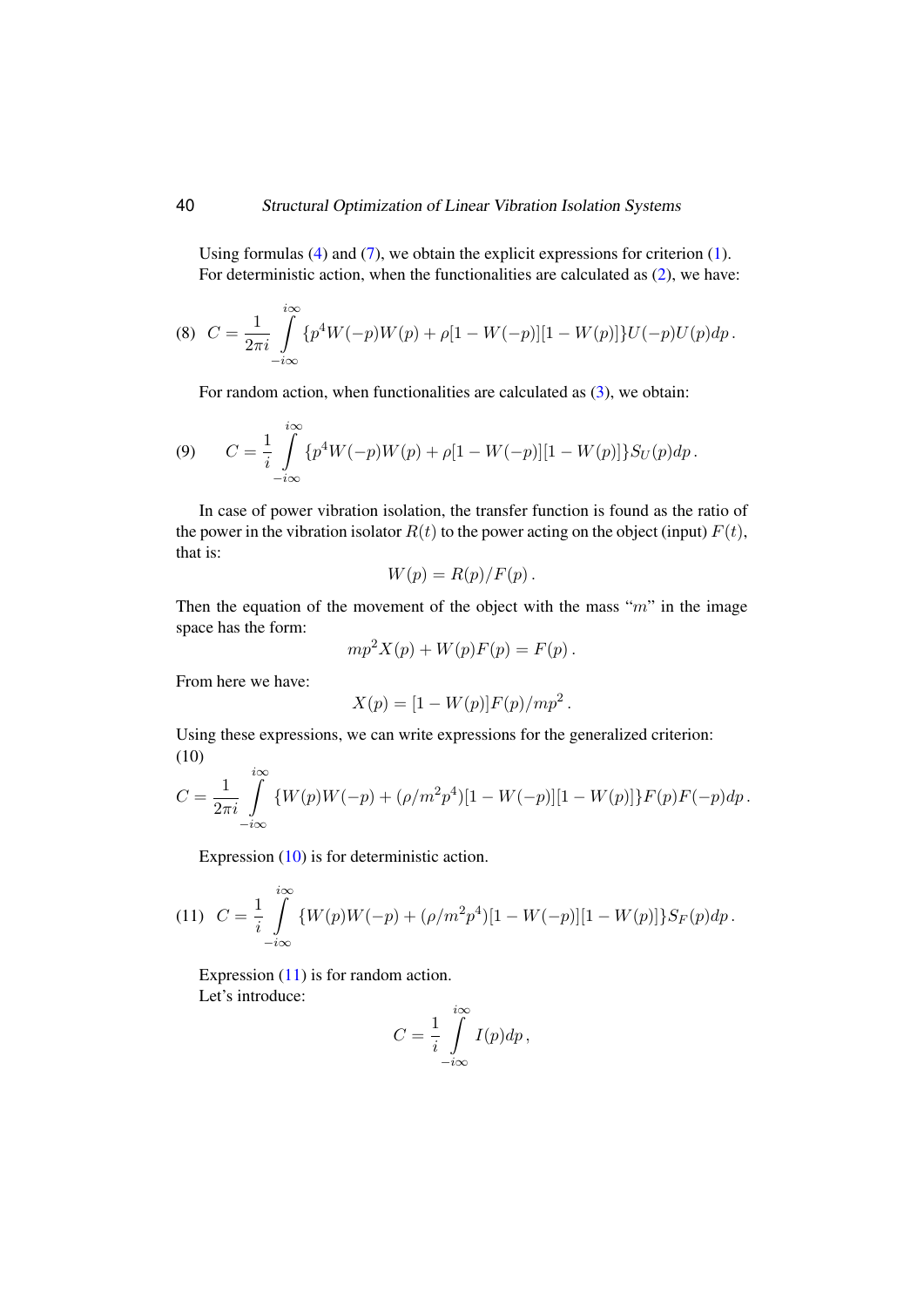where  $I(p)$  is an expression under integral sign.

Let's derive a derivative from the expression under the integral sign  $(9)$ :

$$
\frac{\partial I(p)}{\partial W(-p)} = [(p^4 + \rho)W(p) - \rho]S_U(p).
$$

Let's denote:

(12) 
$$
\Delta(p) = (p^4 + \rho)S_u(p), \quad \Gamma(p) = \rho S_U(p).
$$

Then:

(13) 
$$
\frac{\partial I(p)}{\partial W(-p)} = \Delta(p)W(p) - \Gamma(p).
$$

<span id="page-5-1"></span><span id="page-5-0"></span>Similarly, for the power effect we will obtain [\(13\)](#page-5-0), where:

(14) 
$$
\Delta(p) = (1 + \rho/m^2 p^4) S_F(p), \quad \Gamma(p) = \rho S_F(p) / m^2 p^4.
$$

The fractional rational function  $\Delta(p)$  is presented in the form of two multipliers:

<span id="page-5-3"></span>
$$
\Delta(p) = \Delta^+(p)\Delta^-(p) ,
$$

where  $\Delta^+(p)$  contains zeros and poles only in the left semi-plane, and  $\Delta^-(p)$  – only in the right semi-plane. This operation is called spectrum factoring.

Let us equate [\(13\)](#page-5-0) to zero and write down its solution in the form:

(15) 
$$
W(p) = \frac{1}{\Delta^+(p)} \left[ \frac{\Gamma(p)}{\Delta^-(p)} \right]_+,
$$

where  $\frac{\Gamma(p)}{\Delta - 1}$  $\Delta^{-}(p)$ 1 + is a part of expression  $\frac{\Gamma(p)}{\Delta^-(p)}$ , containing poles only in the left semi-plane.

Let's present the external effect in the factorized form:

<span id="page-5-2"></span>
$$
S(p) = \phi(p)\phi(-p) .
$$

Then the presentation  $\Delta(p)$  will take the form:

$$
\Delta^+ = (p^2 + \sqrt{2}\omega_c p + \omega_c^2)\phi(p); \quad \Delta^- = (p^2 - \sqrt{2}\omega_c p + \omega_c^2)\phi(-p),
$$

$$
\omega_c = \sqrt[4]{\rho},
$$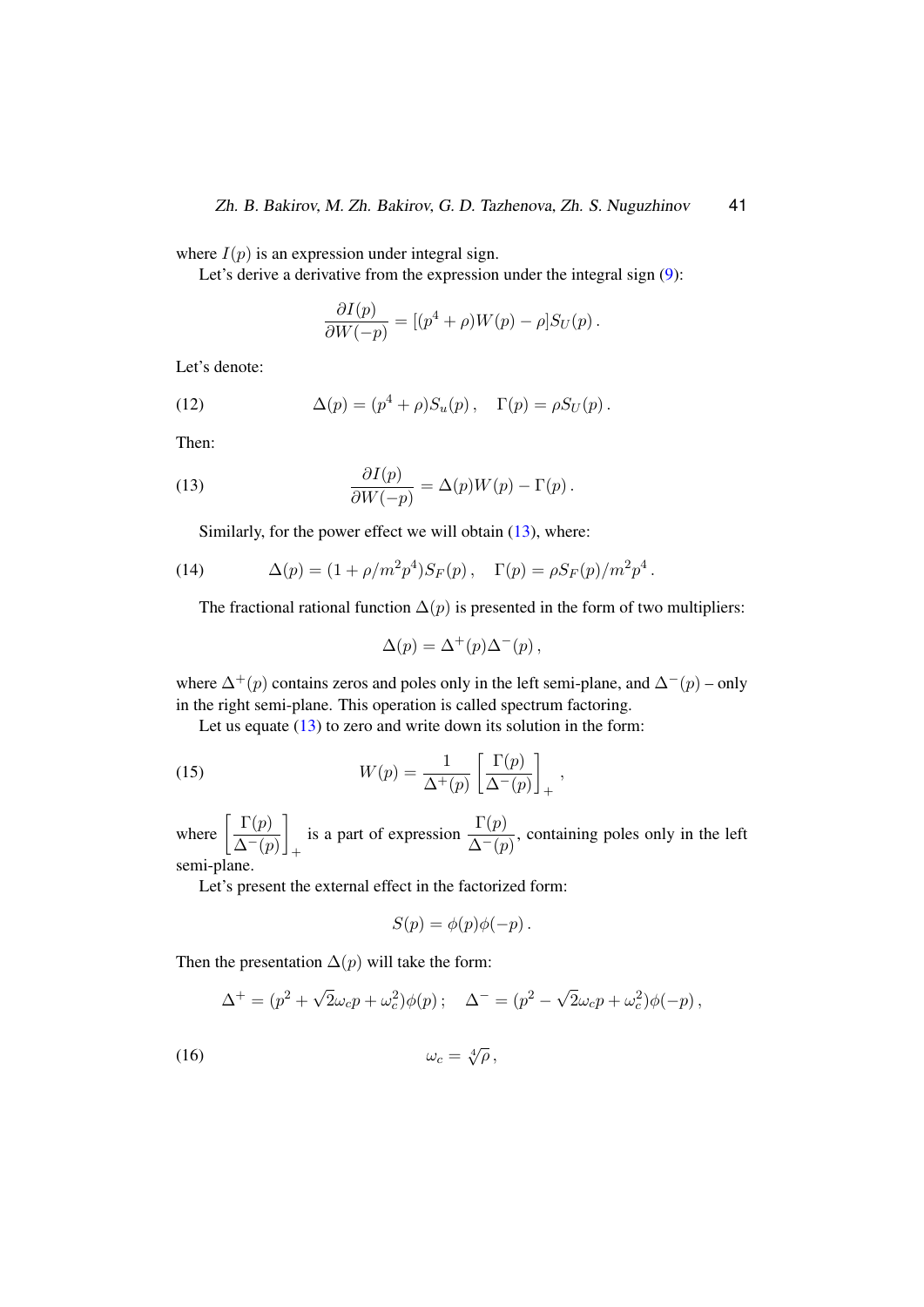and the optimal transfer function:

<span id="page-6-1"></span>(17) 
$$
W(p) = \frac{1}{\Delta^+(p)} \left[ \frac{\omega_c^4 \phi(p)}{p^2 - \sqrt{2}\omega_c p + \omega_c^2} \right]_+.
$$

This expression is also valid for criterion [\(8\)](#page-4-3), if  $\phi(p)$  is substituted by  $U(p)$ .

Let us consider the solution of the power vibration isolation problem. In this case, taking into account [\(14\)](#page-5-1):

<span id="page-6-2"></span>(18) 
$$
\Delta^{+} = \frac{1}{p^{2}}(p^{2} + \sqrt{2}\omega_{c}p + \omega_{c}^{2})\phi(p), \quad \omega_{c} = \sqrt[4]{\rho/m^{2}},
$$

<span id="page-6-0"></span>(19) 
$$
\frac{\Gamma(p)}{\Delta^-(p)} = \frac{\omega_c^4 \phi(p)}{p^2 (p^2 - \sqrt{2} \omega_c p + \omega_c^2)}.
$$

For deterministic criterion [\(10\)](#page-4-0)  $\phi(p)$  in these expression must be substituted by  $F(p).$ 

Then, by the form of the obtained transfer function a block diagram of the dynamic system of vibration isolation is constructed, consisting of standard links connected in an appropriate way.

The following standard links are distinguished:

• aperiodic link:

$$
W_{(p)} = \frac{a_0}{p + q_0} \, ;
$$

• oscillatory link:

$$
W_{(p)} = \frac{a_0}{p^2 + q_1 p + q_0} \, ; \quad \frac{q_1}{2\sqrt{q_0}} < 1 \, ;
$$

• integrating link:

$$
W_{(p)} = \frac{a_0}{p} \, ;
$$

• differentiating link:

 $W_{(p)} = a_1 p;$ 

• delay link:

$$
W_{(p)} = a_0 e^{-\tau p}.
$$

There is serial, parallel connection of links and systems with feedback (closed systems). When the links are connected in series, the transfer function of the system is equal to the product of the transfer functions of the links.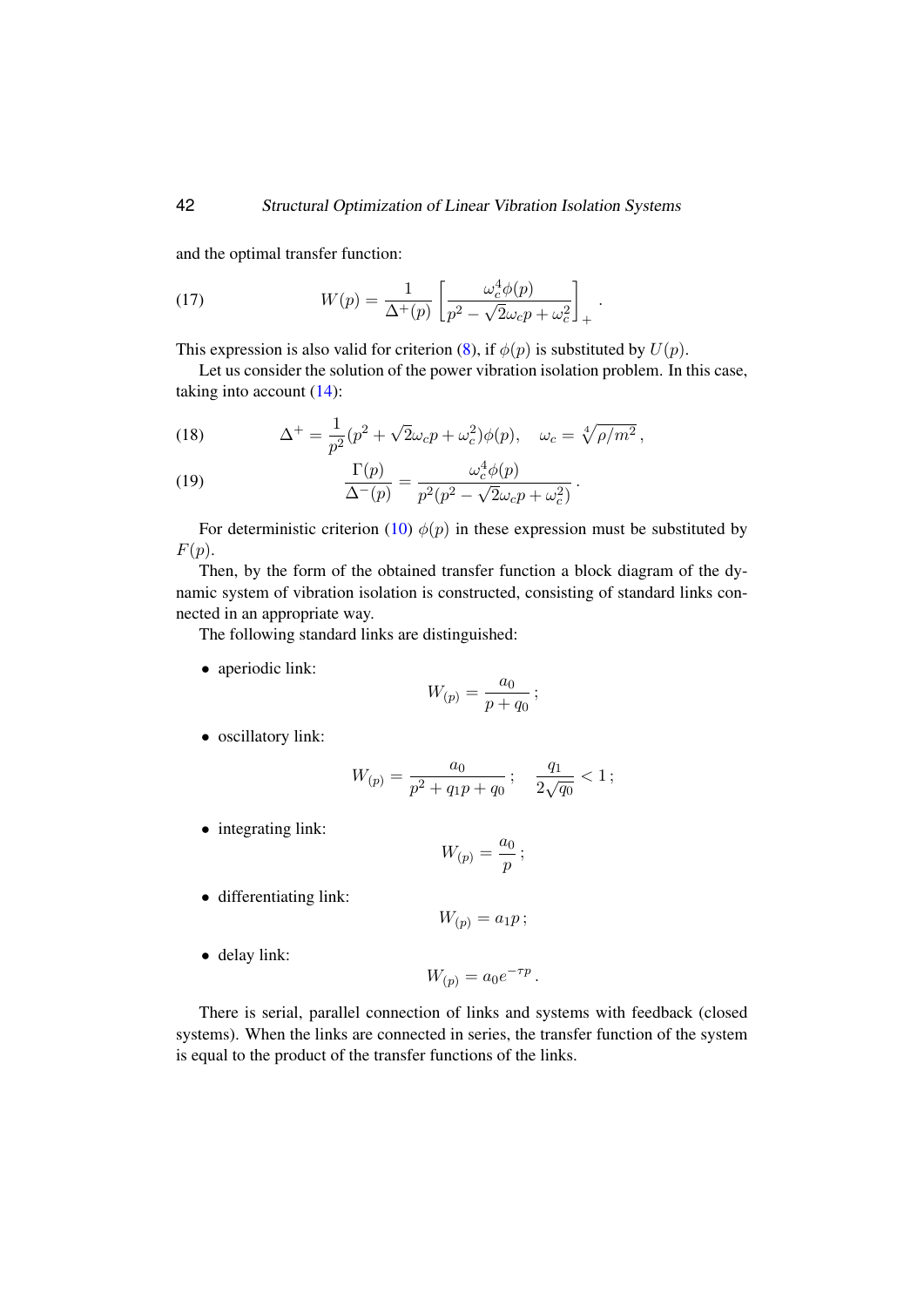

<span id="page-7-0"></span>Fig. 1. Connection of the links with feedback.

When connecting the links in parallel, the transfer function of the system is equal to the sum of the transfer functions of the links.

In the systems with feedback (Fig. [1\)](#page-7-0) described by the equations:

$$
y = W_{1(p)} (x \pm x_{oc}),
$$
  

$$
x_{oc} = W_{2(p)} y,
$$

the transfer function is determined from the operator solution of the equation system and is equal:

$$
W_{(p)} = \frac{W_{1\,(p)}}{1 - W_{1\,(p)} W_{2\,(p)}}.
$$

By appropriate selection of standard links and links between them, it is possible to simulate any complex dynamic system. The idea of calculating vibration isolation systems by moving from dynamic models to dynamically equivalent structural schemes in order to apply the methods of the theory of automatic control, including simulation, is described in works  $[26, 27]$  $[26, 27]$  $[26, 27]$ .

In physical implementation of the dynamic model, real standard elements are used. Taken are elastic, dissipative inertial elements, as well as throttle regulators and motion transducers. Their spectral densities give random external effects and for deterministic effects their images are found by the Laplace transformation.

### 3 APPLICATIONS TO THE VIBRATION ISOLATION SYSTEMS

Let us consider the examples of determining the optimal transfer function. Let the object is affected by a random power of the "white noise" type  $S_F(p) = s_0/2\pi$ . The factorized values of the input spectrum are recorded as follows:

$$
\phi(p) = 1, \phi(-p) = s_0/2\pi.
$$

Let us expand  $(19)$  to fractions:

$$
\frac{\omega_c^4}{p^2(p^2-\sqrt{2}\omega_c p+\omega_c^2)}=\frac{A}{p^2}+\frac{B}{p}+\frac{Cp+D}{p^2-\sqrt{2}\omega_c p+\omega_c^2}.
$$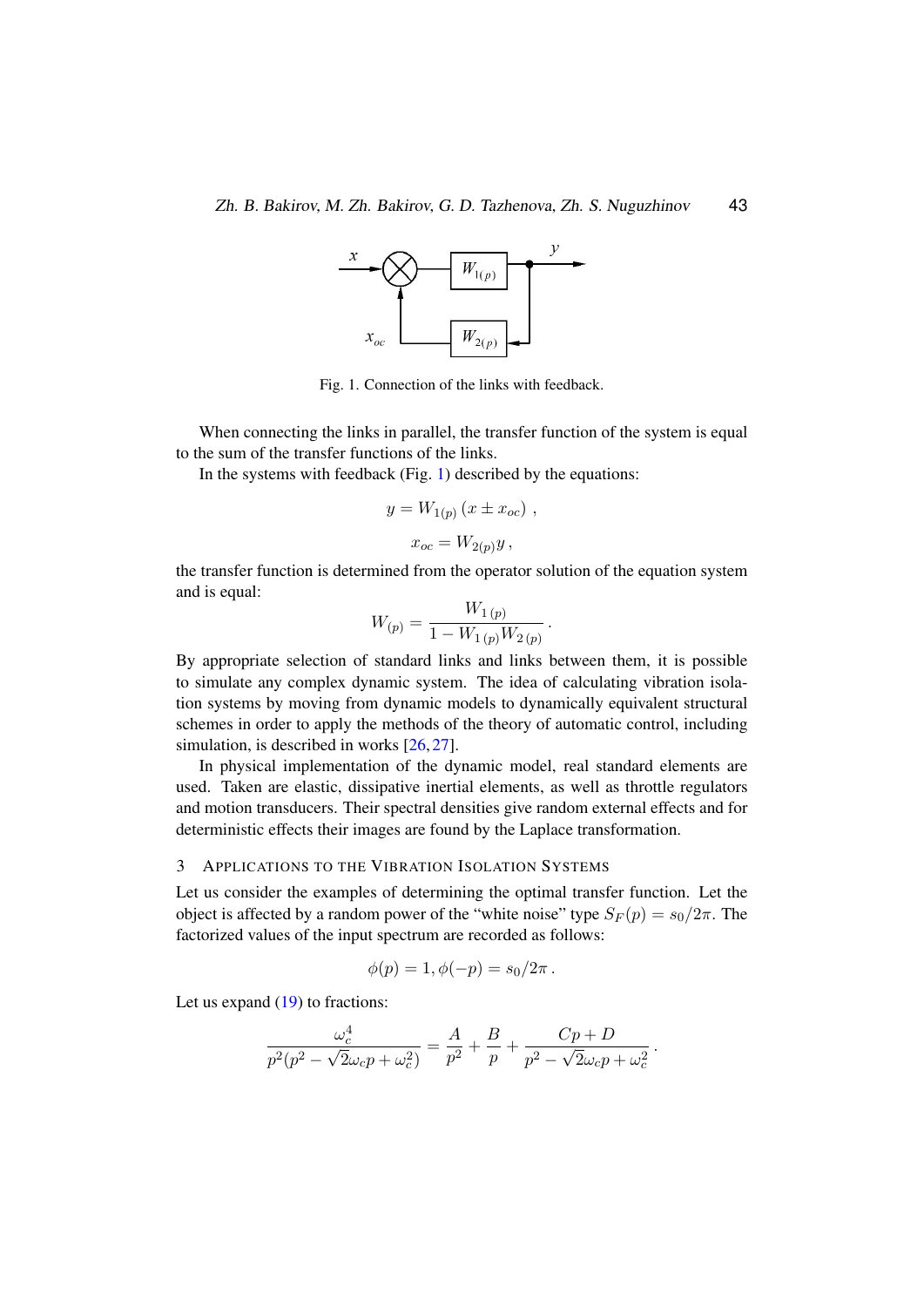In this expression in the left semi-plane there are poles relating only to the first two members. From the previous equality we have:

$$
A = \omega_c^2, \quad B = \sqrt{2}\omega_c.
$$

Then:

$$
\left[\frac{\Gamma(p)}{\Delta^-(p)}\right]_+ = \frac{\sqrt{2}\omega_c p + \omega_c^2}{p^2}.
$$

Finally we obtain:

$$
W(p) = \frac{\sqrt{2}\omega_c p + \omega_c^2}{p^2 + \sqrt{2}\omega_c p + \omega_c^2}.
$$

This optimal transfer function describes a linear vibration isolation system containing a parallel spring and a damper. In this case:

$$
W(p) = \frac{bp + c}{m^2p + bp + c} = \frac{2\varepsilon p + \omega_0^2}{p^2 + 2\varepsilon p + \omega_0^2},
$$

where c, b are characteristics of the spring and damper;  $\varepsilon = b/m$  is the coefficient of oscillation damping;  $\omega_0 = \sqrt{c/m}$  is the frequency of own oscillations.

From these expressions we obtain:

$$
\omega_0 = \omega_c
$$
 or  $c = \sqrt{\rho}$ ;  $b = \sqrt{2cm}$ .

The optimal value of the relative damping is:

$$
n = \varepsilon/\omega_0 = 1/\sqrt{2} \, .
$$

If we consider kinematic vibration isolation with the input effect of the "white noise" type on acceleration, then  $S_U(p) = s_0/2\pi p^4$ . Assuming that:

$$
\phi(p) = 1/p^2
$$
,  $\phi(-p) = s_0/2\pi(-p)^2$ ,

using formulas  $(16)$  and  $(17)$ , we will obtain the same optimal transfer function.

Let us consider vibration isolation when the base is moving according to the harmonic law

$$
u = \frac{a}{\omega^2} \sin \omega t \,,
$$

where is the amplitude of the base acceleration.

In this case:

$$
U(p) = \frac{a}{\omega(p^2 + \omega^2)}; \quad \frac{\Gamma(p)}{\Delta^-(p)} = \frac{\omega_c^4 a}{\omega} \left[ \frac{Ap + B}{p^2 + \omega^2} + \frac{Cp + D}{p^2 - \sqrt{2}\omega_c p + \omega_c^2} \right].
$$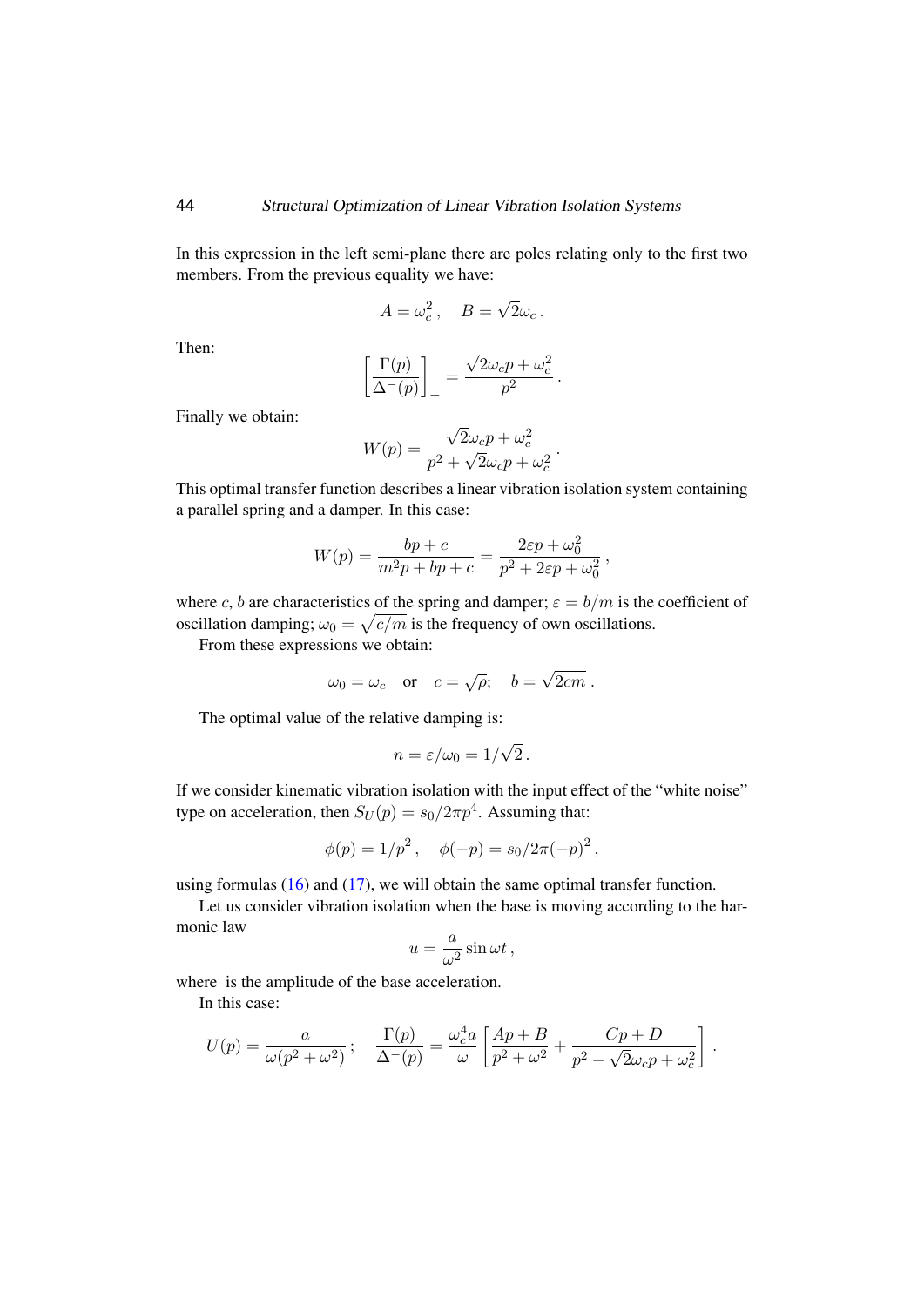In the second expression in the left semi-plane there are poles relating only to the first summand. From this expression we find:

$$
A = \frac{\sqrt{2}\omega_c}{\omega_c^4 + \omega^4}, \quad B = \frac{\omega_c^2 - \omega^2}{\omega^4 + \omega_c^4}.
$$

Then the optimal transfer function will take the form:

$$
W(p) = \frac{\omega_c^4}{\omega_c^4 + \omega^4} \cdot \frac{\sqrt{2}\omega_c p + \omega_c^2 - \omega^2}{p^2 + \sqrt{2}\omega_c p + \omega_c^2}.
$$

Physical implementation of this vibration isolation system is shown in Fig. [2.](#page-9-0) Here the system parameters are determined as follows:

$$
\frac{\omega_c^4}{\omega_c^4 + \omega^4} = \frac{e}{d} = \bar{e} < 1 \quad \text{or} \quad \omega_c^4 = \rho = \omega^4 \frac{\bar{e}}{1 - \bar{e}} \, ;
$$
\n
$$
\omega_0 = \sqrt{c/m}/\bar{e} = \omega_c \, ; \quad b/m\bar{e}^2 = \sqrt{2\omega_c} \, .
$$

If we set  $\bar{e}$ , then

$$
c = m\omega^2 \bar{e}^2 \sqrt{\frac{\bar{e}}{1-\bar{e}}}; \quad b = \sqrt{2}m\omega \bar{e}^2 \sqrt{\frac{\bar{e}}{1-\bar{e}}}.
$$

Let us consider a random power effect with the spectral density:

$$
S_F(p) = \sigma^2 \alpha / [\pi(\omega^2 + \alpha^2)].
$$

That is presented in the factorized form:

$$
\phi(p) = \frac{1}{\alpha + ip}, \quad \phi(-p) = \frac{\sigma^2 \alpha}{\pi(\alpha - ip)}.
$$



<span id="page-9-0"></span>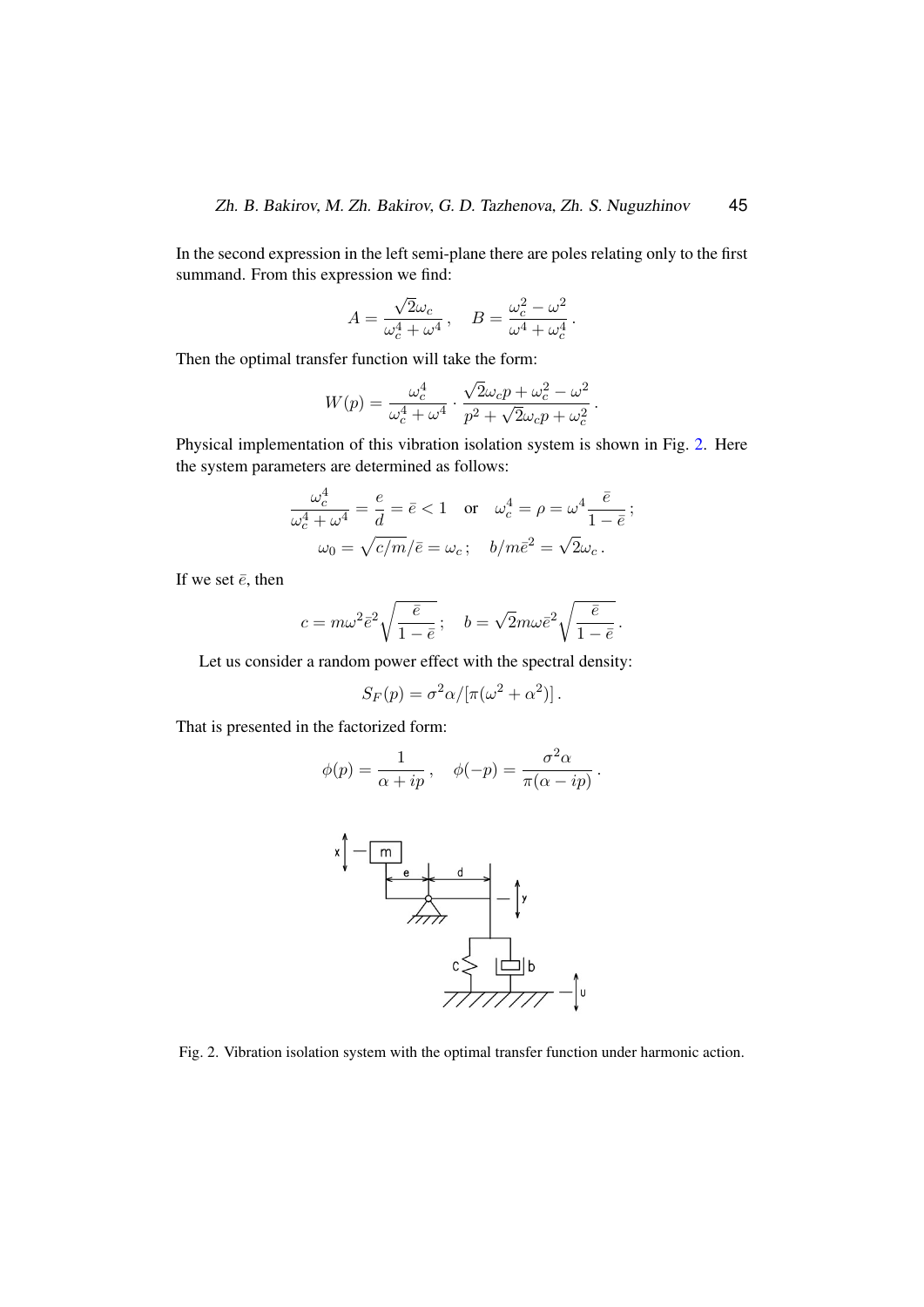According to expression [\(19\)](#page-6-0):

$$
\frac{\Gamma(p)}{\Delta^-(p)}=\frac{\omega_c^4}{(\alpha+ip)p^2(p^2-\sqrt{2}\omega_c p+\omega_c^2)}= =\omega_c^4(\frac{A}{p^2}+\frac{B}{p}+\frac{E}{\alpha+ip}+\frac{Cp+D}{p^2-\sqrt{2}\omega_c p+\omega_c^2}).
$$

Here in the left semi-plane there are radicals relating to the first three summands. From here we will determine the corresponding constants:

<span id="page-10-1"></span>
$$
A = \frac{1}{\alpha \omega_c^2}, \quad B = \frac{\sqrt{2\alpha - i\omega_c}}{\alpha^2 \omega_c^3}, \quad E = -\frac{\omega_c^2 - \alpha^2 + i\sqrt{2}\alpha\omega_c}{\alpha^2(\omega_c^4 + \alpha^4)}.
$$

Then from expression  $(15)$ , taking into account  $(18)$  and the above-mentioned, we obtain the following optimal transfer function:

(20) 
$$
W(p) = \frac{\lambda p^2 + \sqrt{2}\omega_c p + \omega_c^2}{p^2 + \sqrt{2}\omega_c p + \omega_c^2},
$$

where  $\lambda = \omega_c^2$  $\omega_c^2 - \alpha^2$  $\frac{\omega_c - \alpha^2}{\omega_c^4 + \alpha^4}$ .

Physical implementation of this vibration isolation system contains an additional inertial element with a movement conversion mechanism. The structural diagram of such a system is shown in Fig. [3.](#page-10-0)

Let us determine the physical parameters of the model. From the equation of the mass movement it follows that:

$$
X(p) = \frac{F}{m} \cdot \frac{1}{p^2 + 2\varepsilon p + \omega_0^2},
$$

where  $\varepsilon = b/2m$ ;  $\omega_0^2 = c/m$ .

The image of the power transferred to the base is equal to:

$$
R(p) = (bp + c)X(p) + m_1(d/e)p^2X(p).
$$



<span id="page-10-0"></span>Fig. 3. Vibration isolation system with the optimal transfer function under the exponentialcorrelated action.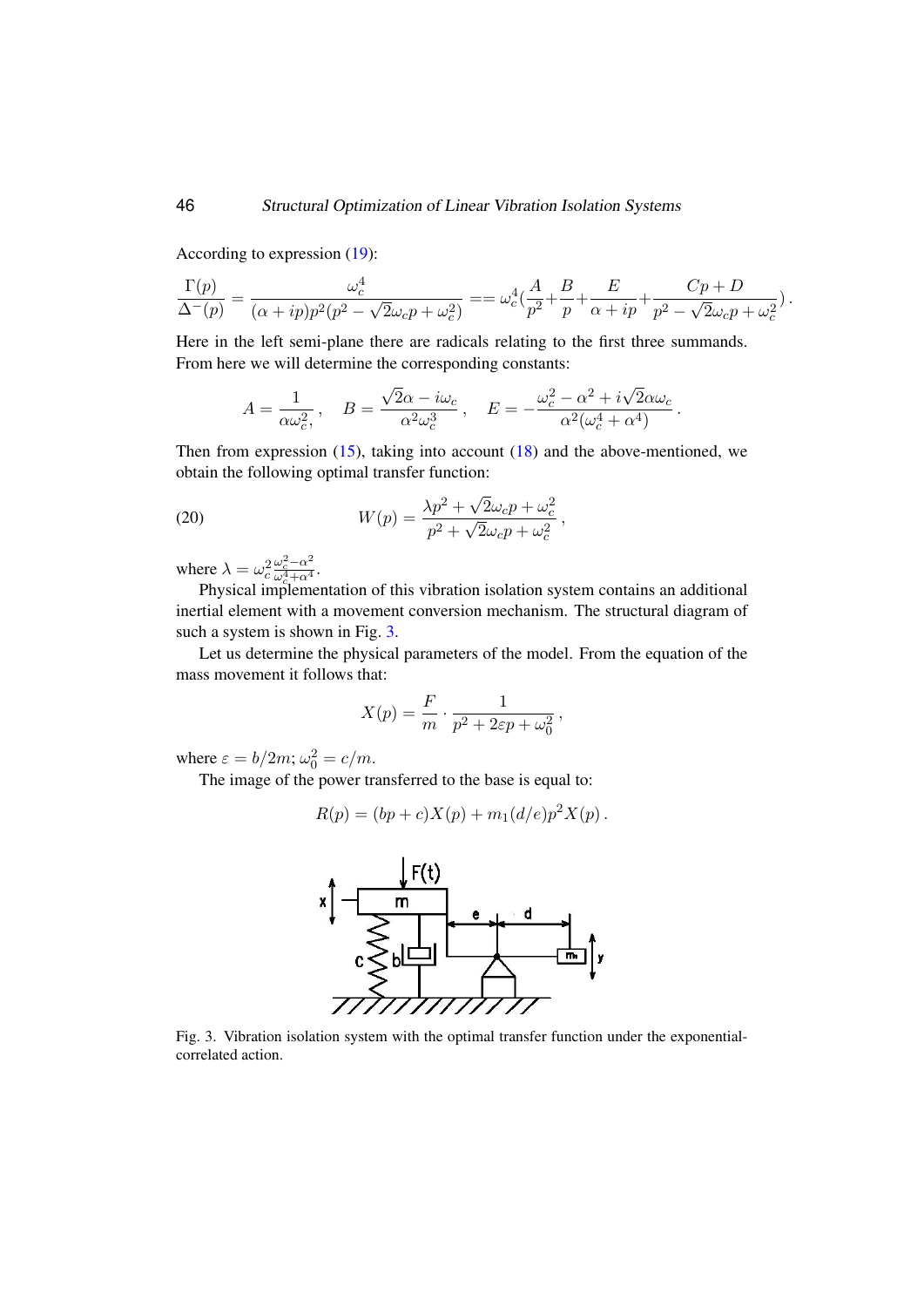.

From here the transfer function is:

$$
W(p) = \frac{(m_1 d /me)p^2 + 2\varepsilon p + \omega_0^2}{p^2 + 2\varepsilon p + \omega_0^2}
$$

Comparing it with [\(20\)](#page-10-1), we can write down:

$$
\omega_c = \omega_0
$$
,  $2\varepsilon = \sqrt{2}\omega_c$ ,  $\lambda = m_1 d/me$ .

From here we have:

$$
b = \sqrt{2cm}
$$
 or  $n = \varepsilon/\omega_0 = 1/\sqrt{2}$ ;  
\n $m_1 = \frac{me}{d} \frac{1 - \gamma^2}{1 + \gamma^4}$ ,  $\gamma = \alpha/\omega_0$ .

#### 4 CONCLUSION

The obtained theoretical results allow finding the optimal transfer function of a linear vibration isolation system that best satisfies the requirements for the type of actions under consideration. This transfer function is used to construct a block diagram of a vibration isolation system, consisting of standard links connected in an appropriate way. After this, an optimal dynamic model of the vibration isolation system is constructed with indication of standard elements and their interrelations. In this case, external effects can be deterministic or random, of power or kinematic type. The paper presents examples of the optimal synthesis of vibration isolation systems under various effects.

It is possible to generalize the results obtained to a combination of different types of effects. To do this, based on the nature of the effects, it is necessary to formulate a new kind of the generalized criterion and to repeat the procedure for determining the optimal transfer function.

The structural approach to the synthesis of a dynamic system provides great opportunities for expanding the scope of application of the results. The advantages of this approach consist in the possibility of widespread use of simulation modeling using advanced computer technologies, as well as in the possibility of replacing the parameters of the links themselves or entire blocks without changing the calculation procedure. This allows carrying out optimization and design calculations, changing the parameters of the links according to a specific algorithm, or performing structural design, changing the types of links. In this respect, the most effective are interactive CAD systems.

The solution of the optimal synthesis problem for nonlinear vibration isolation systems is performed numerically using special methods of determining the extremum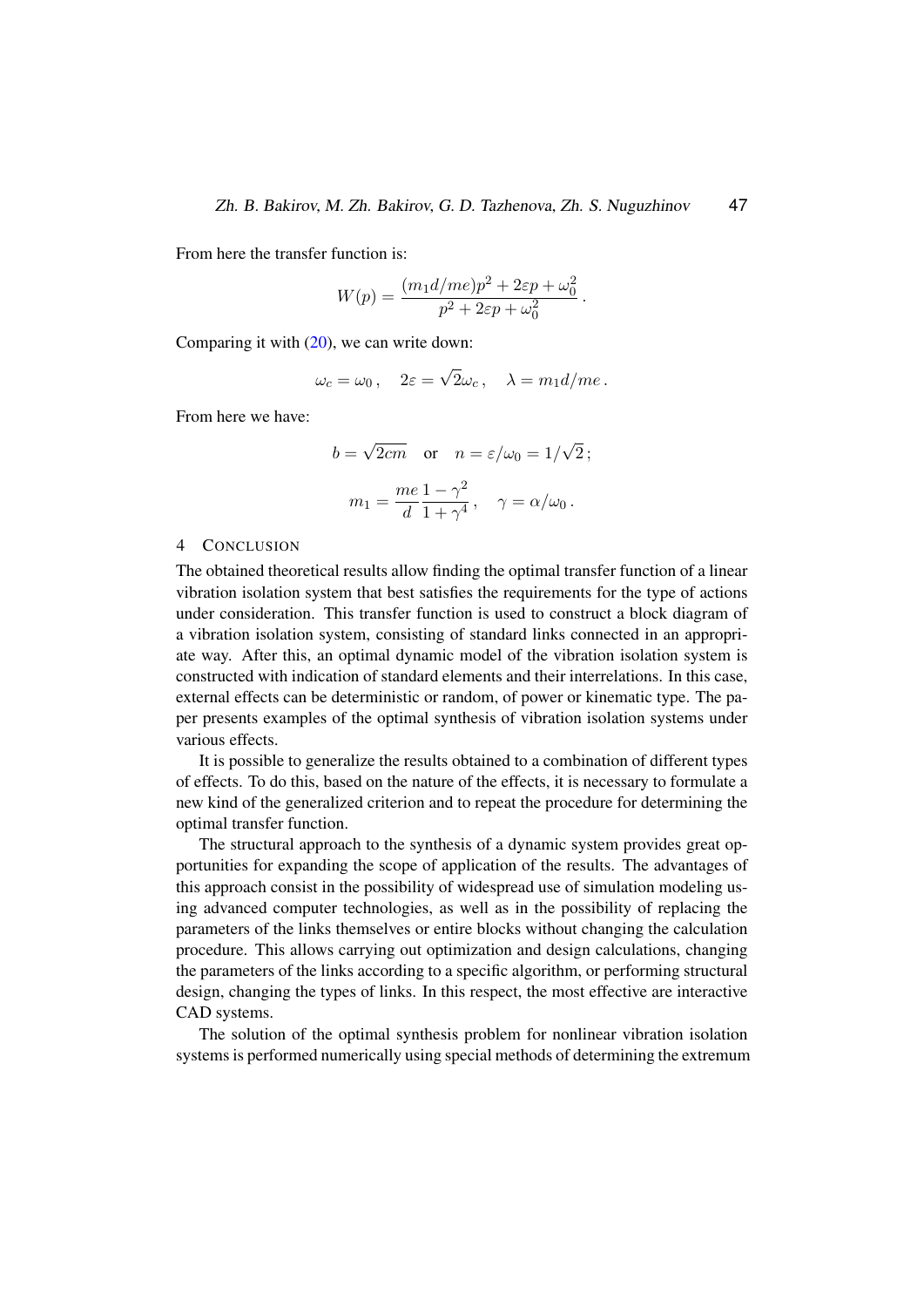## 48 Structural Optimization of Linear Vibration Isolation Systems

of functionalities, as noted above. Another prospect of the work is extending the analytical solution to nonlinear vibration isolation systems. A possible trend of the studies is seen in the combination of this approach with the linearization of the vibration isolator characteristics. The application of nonlinear standard structural elements also gives certain prospects.

#### <span id="page-12-0"></span>**REFERENCES**

- [1] V.S. ILINSKIJ (1970) "Protection devices from dynamic effects". Moscow, Energy, 320 (in Russian).
- <span id="page-12-1"></span>[2] B.A. GLAGOVSKIJ, A.G.KAZACHOK, V.S. PELLINEC (1971) "Tables and graphs for calculating the response of linear systems to impulse". Novosibirsk, Nauka, 192 (in Russian).
- <span id="page-12-2"></span>[3] "Shock and vibration handbook" (1976) New York, Mc Grow Hill, 1211P.
- <span id="page-12-3"></span>[4] V.B. LARIN (1974) "Statistical tasks of vibration protection". Kiev, Naukova dumka, 127 (in Russian).
- <span id="page-12-4"></span>[5] "Dynamic properties of linear vibration protection systems" (1982) Ed. K.V. FROLOVA, Moscow, Nauka, 205 (in Russian).
- <span id="page-12-5"></span>[6] V.M. GOLOSHHANOV (2006) "Vibration protection systems in the probability field of loading" Penza, Izdatelstvo Penzenskoj tehnologicheskoj akademii, 135 (in Russian).
- <span id="page-12-6"></span>[7] M.Y. IZRAILOVICH (2012) "Active vibration suppression of forced vibrations using parametric and force action". Moscow, IMash, 76 (in Russian).
- <span id="page-12-7"></span>[8] A. ABOLFATHI, M.J. BRENNAN, T.P. WATERS, ET AL. (2015) On the Effects of Mistuning a Force-Excited System Containing a Quasi-Zero-Stiffness Vibration Isolator. *Journal of Vibration and Acoustics* 137(4). [doi: 10.1115/1.4029689.](https://asmedigitalcollection.asme.org/vibrationacoustics/article-abstract/137/4/044502/392320/On-the-Effects-of-Mistuning-a-Force-Excited-System?redirectedFrom=fulltext)
- [9] XIUTING SUN, XINGJIAN JING, JIAN XU, ET AL. (2014) Vibration isolation via a scissor-like structured platform. *J. of Sound and Vibration* 333(9) 2404-2420.
- [10] CHINEDUM E. OKWUDIRE, JIHYUN LEE (2013) Minimization of residual vibrations of ultra-precision manufacturing machines via optimal placement of vibration isolators. *Jornal of the international societies for precision engineering and nanotechnology* 37(2) 425-432.
- [11] YU.T. CHERNOV, M.V. VOLKOVA (2017) To account for dissipative forces when calculating vibration protection systems using transfer and impulse transfer functions. *Construction mechanics and calculation of structures* (6) 43-47 (in Russian).
- [12] S.A. CHERNIKOV (2015) Expansion of the damping band of vibration-protective systems with a dynamic damper with feedback. *Problems of engineering and machine reliability* (5) 54-61 (in Russian).
- <span id="page-12-8"></span>[13] Z.B. BAKIROV, M.Z, BAKIROV G.D. TAZHENOVA, T.S. FILIPOVA (2019) Oscillation of mechanical systems with random kinematic actions. *Scientific Bulletin of NSTU* (1) 7-20 (in Russian).
- <span id="page-12-9"></span>[14] M.D. BYHOVSKIJ (1974) "Choosing optimal parameters for car suspension". Moscow, Mashinostroenie (in Russian).